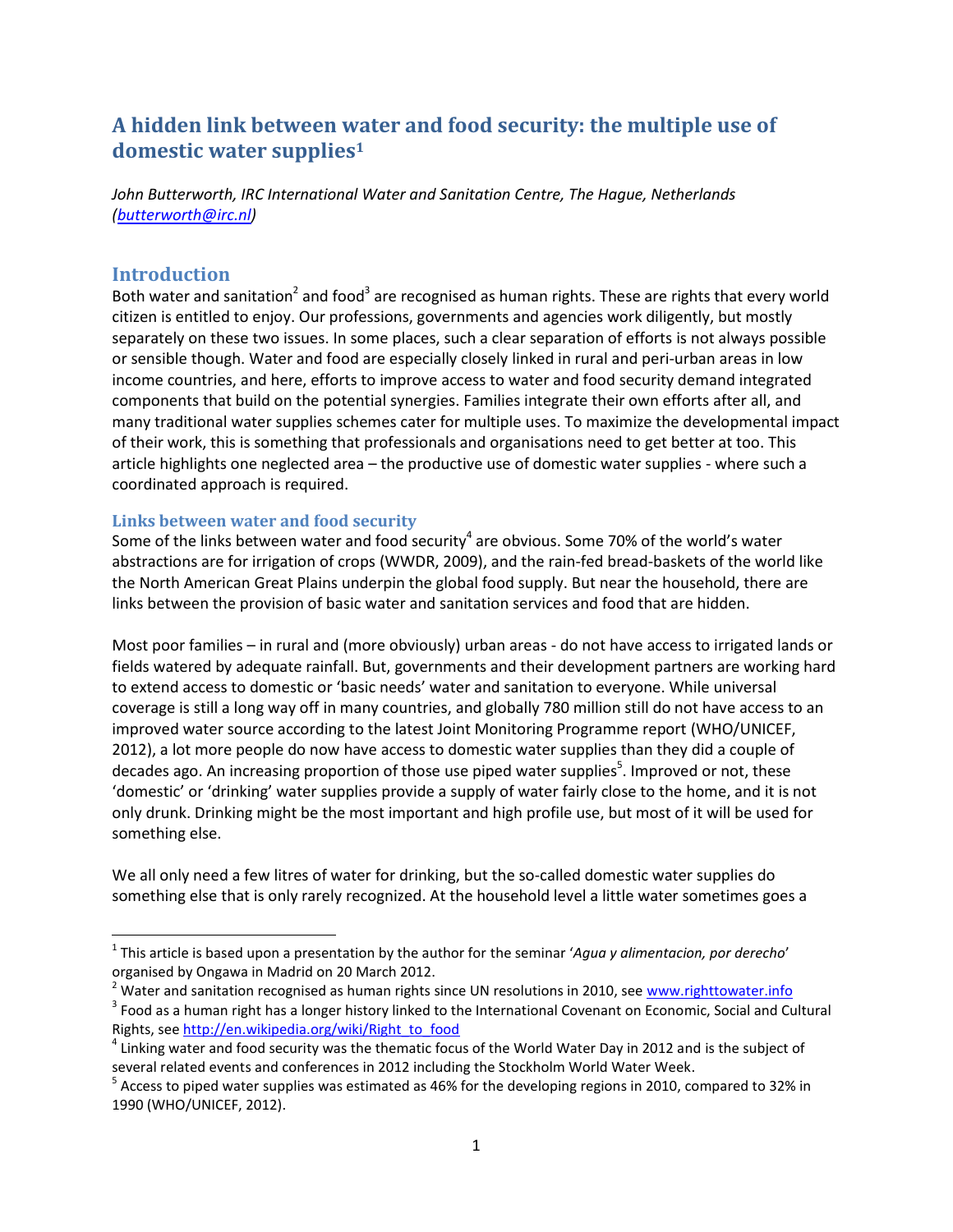long way, and a growing number of case studies show that rather a lot of domestic water supplies are also used for food production and other cost-saving or income generating activities (Butterworth et al., 2003; Moriarty & Butterworth, 2003; Moriarty et al., 2004; Butterworth et al., 2008; van Koppen et al., 2009). Small gardens are frequently irrigated from domestic water supplies or the small quantities of wastewater that each household generates, and a few livestock may drink much more than their owners.

Something similar goes on in the irrigation or 'productive' water sector which for a long time ignored other demands or use of water within irrigation scheme command areas such as for livestock, domestic water supply or smaller-scale home gardens. Studies have more recently shown these uses to make major contributions to the productivity of irrigation schemes (Bakker et al., 1999; Van Koppen et al., 2009) with much potential for improvement.

When we plan and design domestic water supply systems in low and middle income countries, people turn out to have a persistent habit of using that water not only for drinking and other basic domestic uses (like food preparation, washing and cleaning) as recognized by the WHO and the national governments that establish standards on what domestic uses are considered to be and how much water is required for these activities. In practice, it's quite hard to stop people trying to be productive and using some of that water for productive uses like small-scale gardening, keeping a few livestock or micro-enterprises. In some parts of Ethiopia (a country that we will use a case study later), people let their livestock drink before themselves.

Although actual use is always context specific and with lots of variation linked to opportunities and the availability of alternative sources, it is not a bad rule of thumb that half of domestic water supplies in rural areas in developing countries will be used productively rather than for basic needs. This has been found in cases from Ethiopia where water consumption might only be 10 litres per capita per day (lpcd) in some drier areas, to more humid locations in Colombia where consumption could be over 150 lpcd. Or put another way, the use of domestic water in productive activities is more likely to be closer to 50% than 0% as is commonly assumed. The potential for more productive water uses as the volume of domestic water provided increases is neatly captured in the ladder of domestic and productive uses developed by Van Koppen et al. (2009).

This multiple use is recognized only to an extent. Domestic water supply systems in the pastoral areas of Ethiopia for example do take account of livestock demands, and elsewhere in the country, livestock drinking water troughs are frequently constructed as part of domestic-focused rural water supply systems. More commonly, productive uses of domestic water supplies are unplanned or de-facto. Use of domestic water systems for productive activities isn't always officially permitted, sometimes it is criminalised, and it is very rarely planned for, but families frequently do it anyway. At best, a blind eye is turned, but this means that multiple uses are rarely optimized and problems are invited relating to the fair allocation of water, hydraulic performance, and collection of revenue to cover costs. While the logic of production and income generation comes to the fore for poor families in using water, this can contrast with the health-driven pre-occupations of most professionals working in the water sector and their more specialised approaches.

One irony is that while we focus on safe drinking water for its health benefits, we ignore other healthrelated benefits of domestic water supply systems including impacts on nutrition through small-scale production and the use of bulk water for keeping ourselves and our homes clean. We don't know how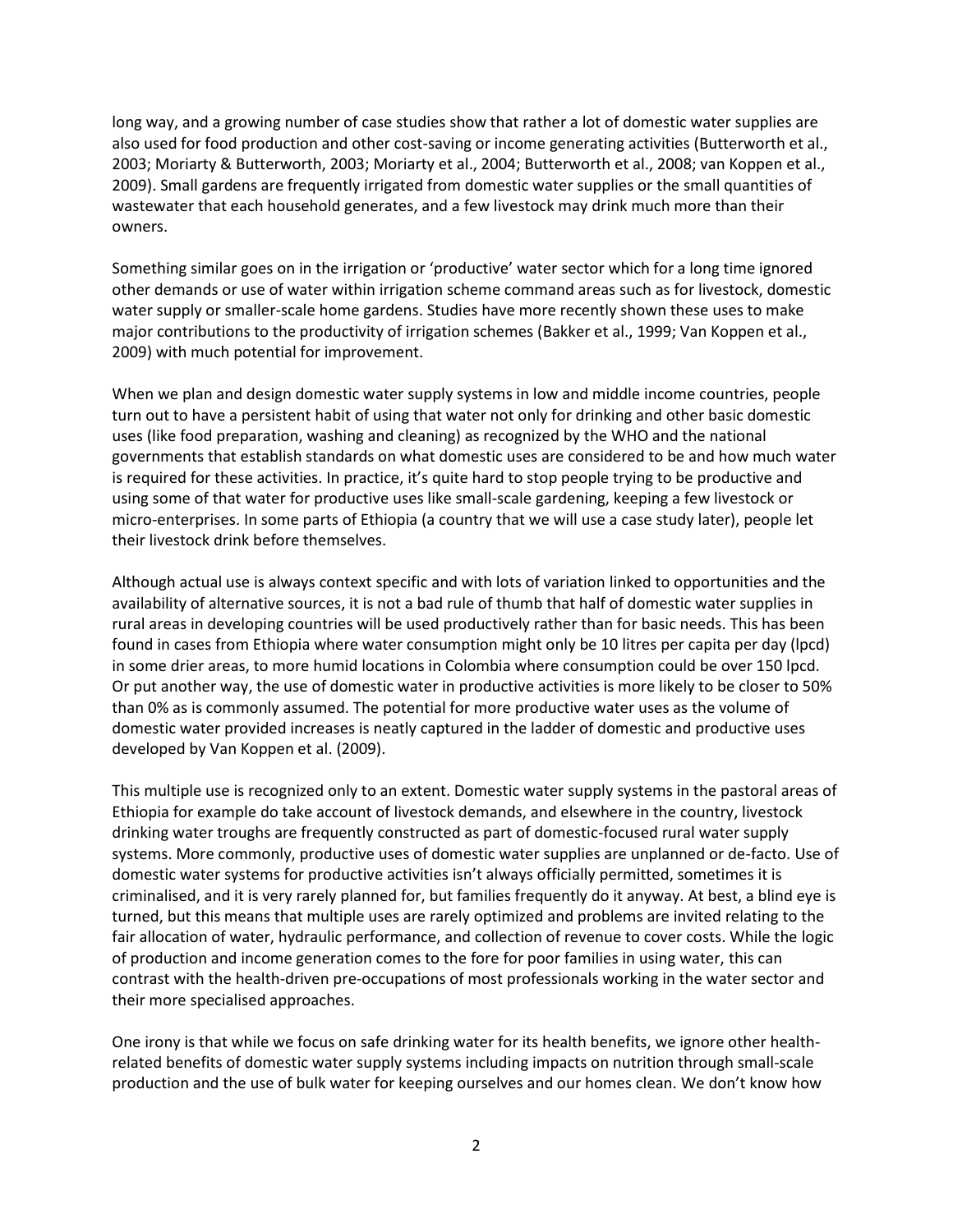many calories are produced depending on such domestic water supplies and other small-scale water sources near the home. And probably, rather than calories, it is the high nutritional value of many productive uses of domestic water that is even more important. Examples include the vitamins produced by a single papaya tree that might be irrigated by wastewater, the milk and eggs produced by a few small livestock, or the green vegetables grown on a small backyard plot. And as well as being consumed, even very small levels of production can, if regular, have an important impact through costs saved on food purchases or small amounts of cash generated by sales that can then be saved and reinvested.

A study synthesizing information on costs and benefits of multiple uses of water (Renwick et al., 2007) suggested that the extra benefits of providing the extra water needed more than cover the incremental or extra costs. However, there is as yet little information for communal domestic water supply systems on whether those extra benefits can be turned into revenue to help keep systems running. The results of the most recent studies in Senegal and Kenya therefore are intriguing. In studies on piped water supply systems in Senegal and Kenya, Hall *et al*. (2012a, 2012b) found a positive correlation between sustainability and the level of productive uses.

#### **Seeking integrated approaches**

 $\overline{\phantom{a}}$ 

Perhaps we shouldn't want to stop activities that have important benefits for food security, nutrition and income generation? Perhaps it makes sense to link these rights better in implementation? One way to do that, is through the multiple use water services (MUS) approach that is being championed by the MUS group, a network of water-related agencies across the WASH and irrigation sectors<sup>6</sup>.

Multiple Use water Services (MUS) is an old concept that is now rediscovered (and promoted by the MUS group) as a promising participatory approach to water development and service provision. MUS takes the multiple needs and priorities of water users, and recognition of the practice of widespread use of multiple conjunctive sources, as the starting point for planning investments in new infrastructure or rehabilitation, or better management (van Koppen & Smits, 2011; IWMI/IRC/GWP TAG, 2006).

Different modalities for MUS are identified by van Koppen & Smits (2011) as: *de facto MUS* (see above) where users make adjustments to existing systems to meet their needs (with sustainability and equity risks), two partially integrated models termed *domestic +* where planned improvements are made to mainly domestic water supply systems and *productive +* where similar improvements are made to irrigation systems, and two more fully integrated models at the household level (*user driven MUS*) and community level (*community MUS*) where systems are conceived and designed from the outset to serve multiple uses.

MUS is another attempt to integrate things in the water sector like WASH, IWRM, and watershed management (Srinivasan *et al*., 2012). But integration or coordination of interventions like this comes with its own complications. It is not always obvious or straightforward what to do to maximize the benefits that people can derive from their water supply systems without compromising on safe water quality and the health benefits that we want to see. The institutional barriers within the water sector are in reality a powerful disincentive to integrating provision of water for domestic and productive uses.

<sup>&</sup>lt;sup>6</sup> Details of members of the MUS group and their work can be found at **www.musgroup.net**. One of the members WINRock recently produced an accessible video and guidelines a[t http://www.musgroup.net/page/1461](http://www.musgroup.net/page/1461) and [http://www.musgroup.net/page/1480.](http://www.musgroup.net/page/1480) Another more detailed set of guidelines by Adank *et al*. (2012) are also available.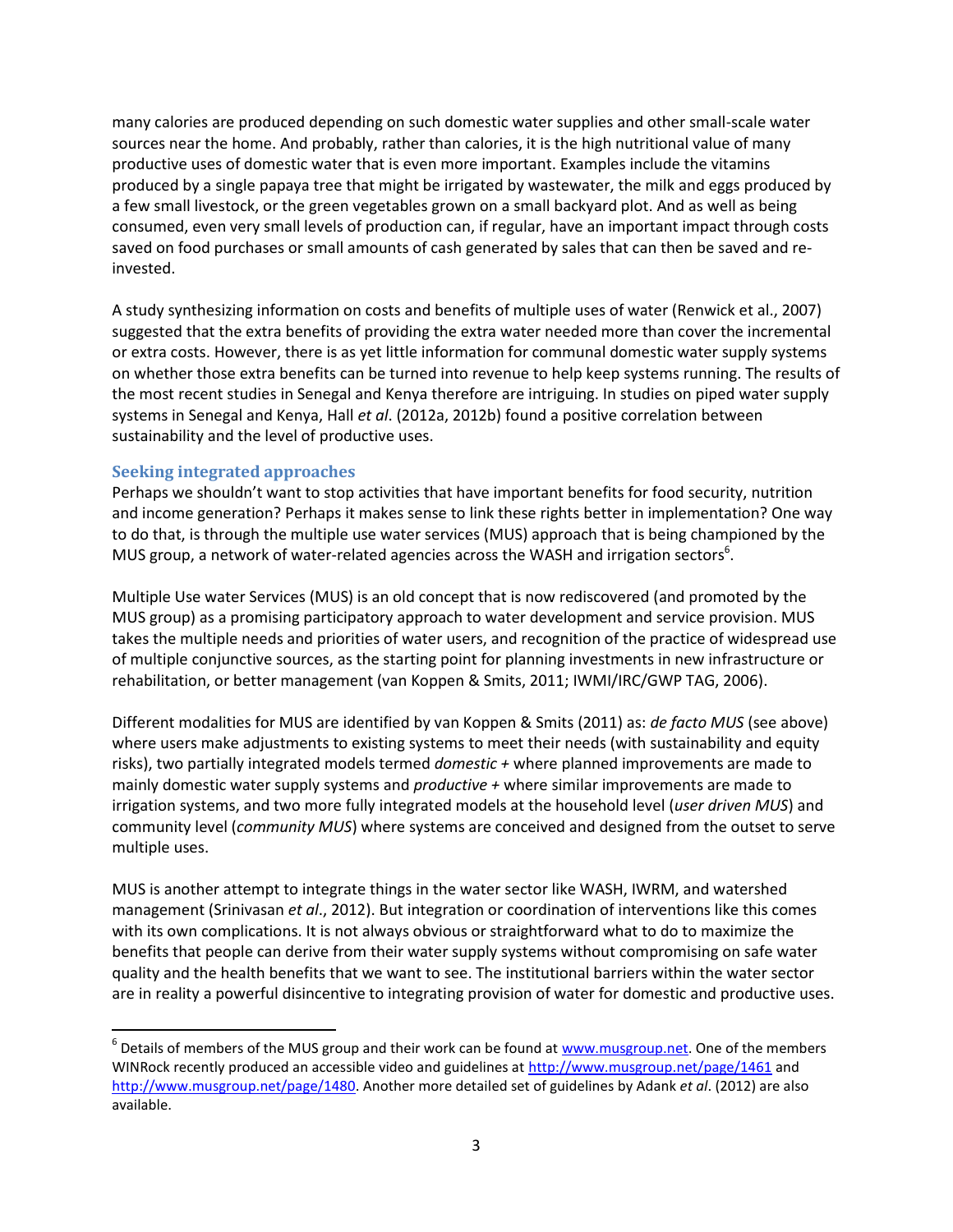Designing and managing communal schemes for multiple uses can be complex and challenging with the competition and conflicts hard to reconcile or avoid. That said, there are a growing number of examples to add to many traditionally integrated approaches, and the next chapter focuses on some examples from one of the poorest but most rapidly developing countries in Africa.

## **Case study: multiple use services (MUS) in Ethiopia**

Water and food security are both vital concerns in Ethiopia, and closely related. A history of food insecurity and terrible famines is underpinned by low levels of access to water, but that is slowly being addressed through water and agricultural sectors efforts to provide domestic water supply systems and small-scale irrigation projects. MUS could apparently make an important contribution, and the ideas are being picked up and embraced, in the dialogue at least. However, there is much to be done for MUS to become a service delivery model in its own right, or even a recognised and deliberate component of other service delivery models.

#### **Box 1: Linking domestic and livestock water supply**

In 2002, a borehole with a diesel pump was installed in the central village of Ajo in Legedini, Eastern Harerghe. Later this was extended with several reservoirs and a network to reach the hamlets of Hallo, Edo and Edo Bolo. The improved water supply was used for domestic purposes, including the watering of small and dairy animals that are kept near people's houses. Domestic water consumption increased but remained were low at only 8-17 lpcd, but even this was sufficient to facilitate some multiple uses, in particular for livestock watering which has a high priority. Animals could now drink twice a day instead of once every two days. Because they did not have to walk so far, the number of spontaneous abortions in cattle diminished. They had better appetites and, combined with the higher water intake, produced more milk per animal. Now women could sell 0.5 – 0.75 liters of milk per day in the market with extra income spent on the household. The better water supply also enabled people to use kitchen wastewater for irrigating papayas for the local market and home consumption.

The system has allowed for different water needs as identified by the community and can easily be extended and upgraded over time. Though the cost of pumping is high and fuel is not always easy to obtain in this remote area, users have been interested in contributing local material, labor and even cash to further develop their water supply. By setting up a water committee, the community reported they had gained access to banks as a new way of saving instead of keeping livestock as assets. The community members went as far as to say that a multiple use approach to water is the only way to manage limited supplies in an arid environment.

*Source:* Eline Boelee (IWMI), based on work by Esther van Hoeve, Pauline Scheelbeek, Martine Jeths and Desalegne Simachew.

## **MUS in policy, parlance and practice**

 $\overline{\phantom{a}}$ 

A report produced recently by IRC and partners for the Rockefeller Foundation, reviewed the potential for multiple use services<sup>7</sup> in Ethiopia and identified some possible entry points for interventions (Butterworth et al., 2011; see also Adank *et al*., 2012 and Faal *et al.*, 2009 for further examples). The

<sup>&</sup>lt;sup>7</sup> Stakeholder meetings in Ethiopia have preferred talking about multiple use services (MUS) to multiple use water services, highlighting the interests in sanitation and productive use of wastes as well as water.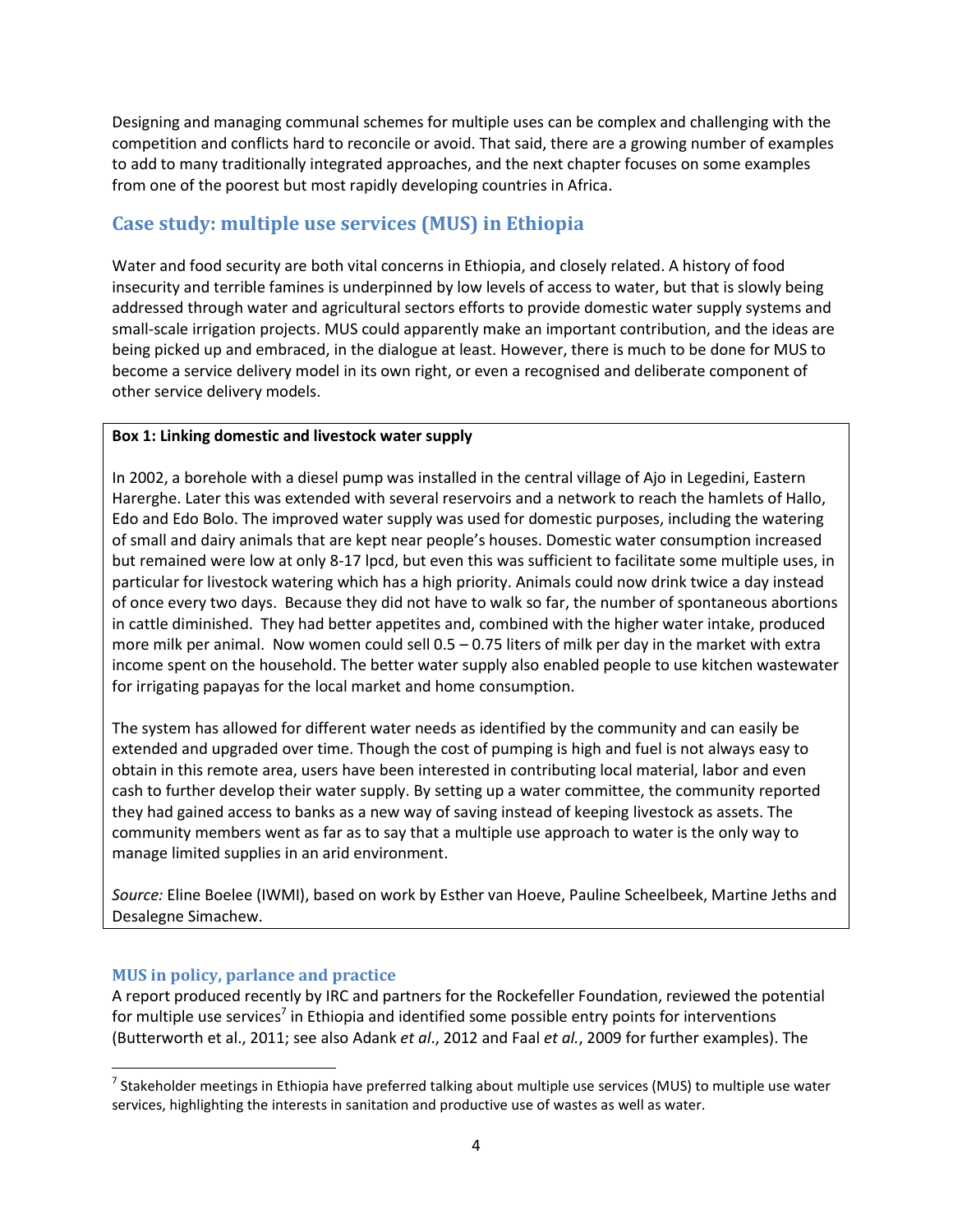study reported reasonably wide recognition of the potential merits of MUS in Ethiopia as a result of innovation by NGOs and advocacy by research institutes, including participation in the global MUS Group international conference that happens to have been held in Addis Ababa in 2008 (Butterworth *et al.*, 2008). MUS was also mentioned as an approach in the guiding strategic plan for the water supply sector, the Universal Access Plan, in 2009 (MoWR, 2009).

Several NGOs in Ethiopia have been implementing and upgrading community managed systems that cater for domestic and productive water uses like irrigation, watering livestock and other microenterprises, and integrating these different uses to try and maximize the broad livelihood benefits that are linked to various health, food security and economic development outcomes. This includes the development of point sources like wells and boreholes, the development of springs and in drier areas, the tapping of river bed aquifers (see Boxes 1 and 2 for some examples). The provision of livestock troughs with community domestic water facilities is also a fairly standard intervention (although they are not necessarily widely used). In addition, households have been implementing systems that serve their multiple needs for water through the approach known as self-supply (Sutton *et al*., 2012). Family wells have been developed by tens of thousands of households, and more often than not are used for multiple purposes with increasing productivity being a key driving force for making this private investment.

The acronym 'MUS' is itself increasingly a part of the sector discourse in Ethiopia and interest in MUS is apparently on the rise. Workshops are organized on the topic and more and more often IRC and its partners are invited to talk about it. However, MUS interventions and modalities have generally not been scaled up widely in the country. This seems largely due to the same barriers that MUS faces elsewhere: the conventional institutional structuring of water policies, water services implementation programs, and professional disciplines into fragmented, parallel operating 'vertical' sectors of single water uses such as rural water supply and agriculture.

#### **Box 2 Sand rivers for MUS**

The NGOs HCS and RiPPLE are developing water resources in some of the driest parts of Ethiopia for multiple use schemes that meet irrigation, livestock and domestic requirements. In some of the drier lowland parts of Ethiopia, ephemeral sand rivers are a vital water resource. Walk along any sand river in the dry seasons and you will meet many women collecting water from scoop holes in the dry river bed. Many will mention that they are there because a distant hand pump has broken down. The sandy rivers beds contain an aquifer of water that can be exploited in other ways. Sub-surface and sand dams both aim to increase the storage of water in these sand river aquifers so that it can be more easily utilized. Sub-surface dams aim to retain the underground base flow along such sand rivers behind an impermeable below-ground structure constructed in the sandy bed. Possible materials include clay, masonry or plastic sheeting structures. Sand dams have a similar function but are constructed largely above group along sand rivers, at points where there are stable banks, usually of masonry. The sand dam quickly fills with new sandy sediment behind the structure creating a new or deeper sand aquifer. The structures can be raised each year capturing more sandy sediment and increasing the storage capacity. Both kinds of structures are vulnerable to flood damage and their lifespan can be rather short. Much of the research on these kinds of structures has focused on how to build structures at low cost that do not get quickly washed away. The water retained by sand dams and sand surface dams can be exploited from wells in the river bed or on the river banks, or alternatively through canals to downstream irrigation areas.

*Source:* MUStRAIN project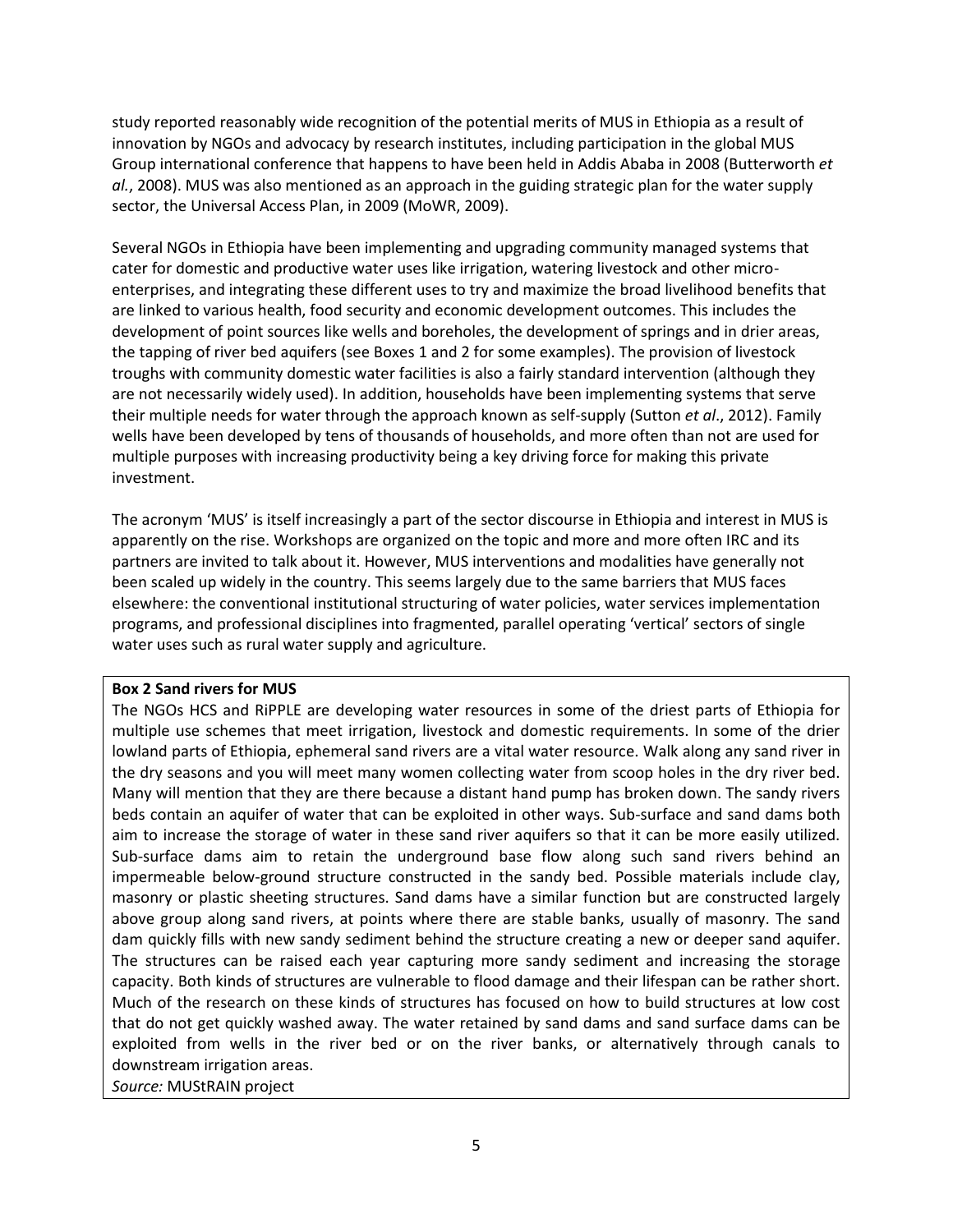#### **Scaling up MUS**

MUS could play an important role in helping the domestic water sector achieve its target of universal access by 2015 by generating the income needed to drive private investment in self-supply, and potentially improving the sustainability of communal water supply schemes. It is also likely that good entry points could be identified through further engagement with the agricultural sector which has its own ambitious plans to develop 1.5 million hectares under smallholder cultivation over the next 5 years, which represents a seven-fold increase. MUS approaches would have the potential to make a contribution to this target, and the inclusion of domestic water thinking could help to broaden the benefits of agriculturally-focused development of groundwater (Box 3).

#### **Box 3 Improving irrigation-focused programmes**

Sutton & Hailu (2011) found IDE and its partners to have one of the best models for taking the rope pump to scale through a programme that also includes manual drilling. However, manual drilling includes the use of animal manure to lubricate the drill which potentially contaminates wells. Many rope pumps installed for irrigation in other programmes were found to be badly installed, and relatively simply protection (installing the pump slightly above ground level) which reduce contamination. This is important since many of these wells will be used for drinking, whether that is intended or not.

In rural water supply, conventional improved sources are found to hold more limited potential for MUS. There are exceptions such as spring developments and the exploitation of sand rivers discussed in Box 2, but the pressures on wells and boreholes developed for domestic water supply are typically high and the designers are generally not given flexibility or able to design for multiple uses beyond providing livestock troughs. However, two new formalized and more decentralised financing and service delivery mechanisms in the rural water supply sector create new opportunities for scaling up MUS and related technologies: the Community Managed Project (CMP) approach and self supply. These mechanisms offer potential for scaling up MUS because they both decentralise aspects of decision-making to people in communities or households. And we know, that given the choice and enough influence over planning, people will try and build in multiple uses where relevant and possible (see Box 1 for example).

#### **Self-supply**

Self supply, the development of water sources through household-led investment, has been found to be as important for productive uses as it is for drinking water supply and other domestic uses. Two surveys of family wells in 2010/11, undertaken in SNNPR and Oromia, investigated the use and performance of traditional wells, making comparison with protected communal sources (hand-pump on dug-well or borehole) and focusing on potential for such traditional sources to provide safe and reliable domestic water supplies (Sutton *et al*., 2011; Sutton *et al*., 2012). The sample was therefore specifically of family wells that were used for drinking (many other family wells that exist were not included in the study). Nevertheless the study also identified that family wells are often used for multiple purposes, while this was rarely found to be the case for communal handpumps (Box 4).

#### **Box 4 Making multiple use of traditional wells**

Productive use of water was found to be almost non-existent from communal supplies (limited to some animal watering only in about 15% cases). Often these sources are located distant to the home, and collecting water frequently involves a lengthy wait as well. In comparison, family wells were found to be widely used for animal watering, especially in SNNPR (85% wells), and also used for irrigation. Irrigation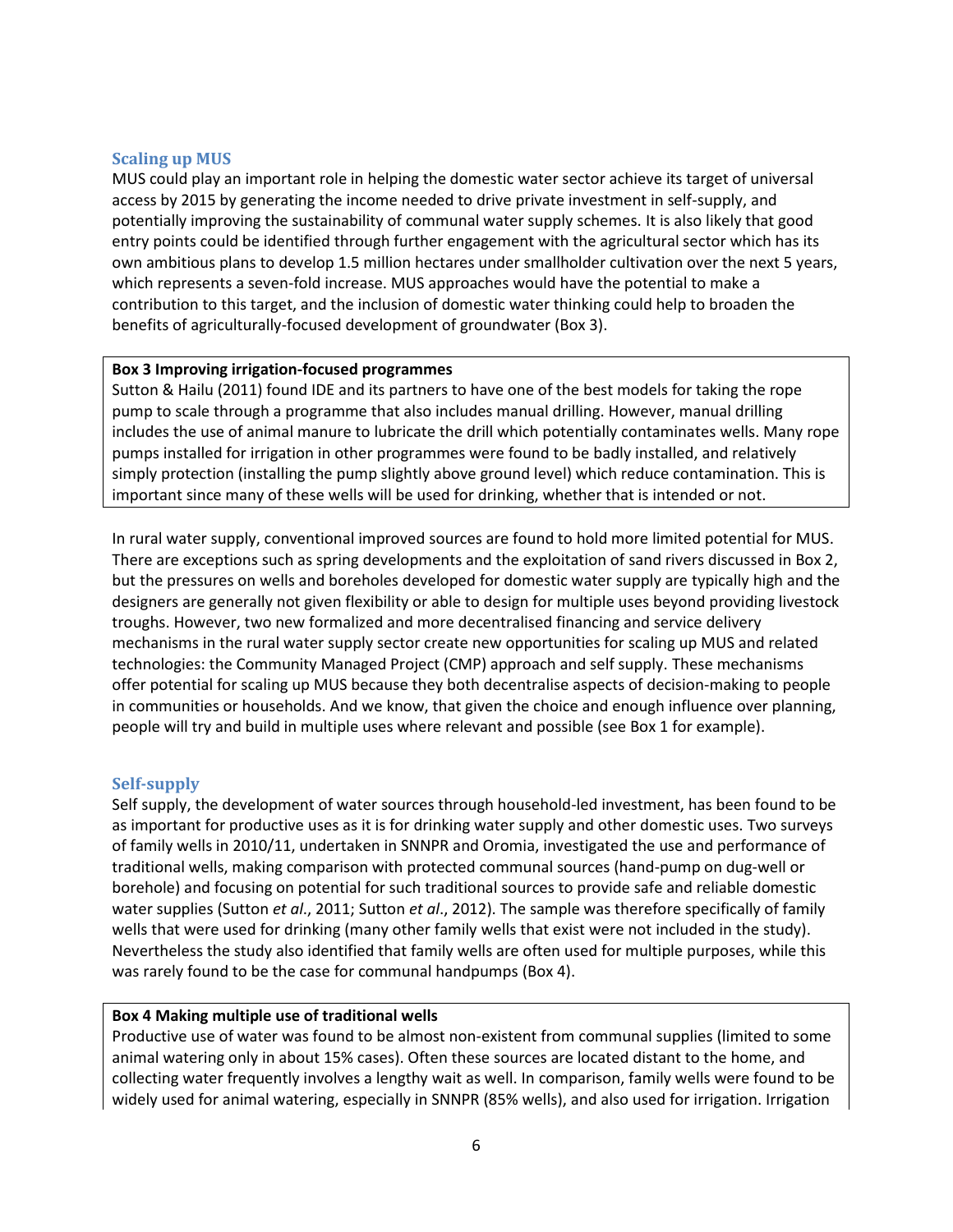use was typically made of 15-30% of the family wells without improved lifting devices in the different regions and studies. Rope pumps and mechanised pumps were found to support animal watering and irrigation. Irrigation use increased to 43% of wells when they were fitted with rope pumps. In Oromia, a study of mechanised wells showed found that owners who had invested in diesel or electric pumps almost always used them for animal watering, and 68% also used them for irrigation. *Source:* Sutton *et al*., 2012.

Two main conclusions were drawn about multiple uses from these studies. Firstly, communal handpumps do not generally contribute to productive uses of water. Secondly, having your own well allows an owner to water animals more easily and so keep larger numbers, and the higher the level of investment in a lifting device the more likelihood of the well generating income from irrigated crops. However even basic unprotected sources are often used for growing vegetables for sale or own consumption. A family well can therefore contribute to poverty reduction directly through productive water use, as well as indirectly through aspects such as time saved and improved health.

Self-supply is currently not actively supported by government, although since earlier this year it is now policy (self supply is now one of the four rural water service delivery models) to do just that and a Self-Supply Acceleration Programme (SSAP) is being developed. What we do know is that family wells are used for multiple uses (by design) and there are existing experiences at scale to learn from, albeit without support having been available. In seeking to overcoming weaknesses in the enabling environment that currently hamper acceleration and do little to encourage safe water quality, sustainability or multiple uses, the existing incentives that seem to work, at least partially, in letting self supply develop at scale should be built on.

The SSAP involves creating a better enabling environment for self supply so that it takes off faster and more wells are upgraded (making drinking water safer) and equipped with improved lifting devices (improving water quality but also facilitating more bulk water use for animals, irrigation and other activities). This is planned through a mix of awareness raising and promotion, work on technology options and advice, strengthening the private sector, supporting financial systems to do more to extend micro-credit and enabling government policies and planning at all levels, and monitoring, research and learning. It is an initiative that is only just starting, but should self supply take off in Ethiopia, it is likely that it will be because of the productive uses and benefits as much as the need for more sources of drinking water.

The agricultural sector also has ambitious plans to extend self-supply and there is potentially much to gain in terms of access to safe water and increased productivity through linking these efforts, although to date, that has not yet happened.

## **Community Managed Project Approach (CMP)**

Another opportunity identified to scale up MUS is through the Community Managed Projects (CMP) approach. CMP is a nationally recognized approach for rural WASH, in fact now the priority approach for communal supplies, and being rolled out nationwide<sup>8</sup>. In theory, the decentralization of decision-making to communities in CMP ought to facilitate MUS. However, this has until now not been actively promoted or facilitated to date by agencies involved in CMP. Working with the micro-finance institutions involved, one option is to pilot mixes of 100% grant (the current modality) for basic WASH infrastructure, mixed grant/loan for some add-ons and additional 'productive infrastructure' at community level, and 100%

 $\overline{a}$ 

<sup>&</sup>lt;sup>8</sup> See [www.cmpethiopia.org](http://www.cmpethiopia.org/) for more information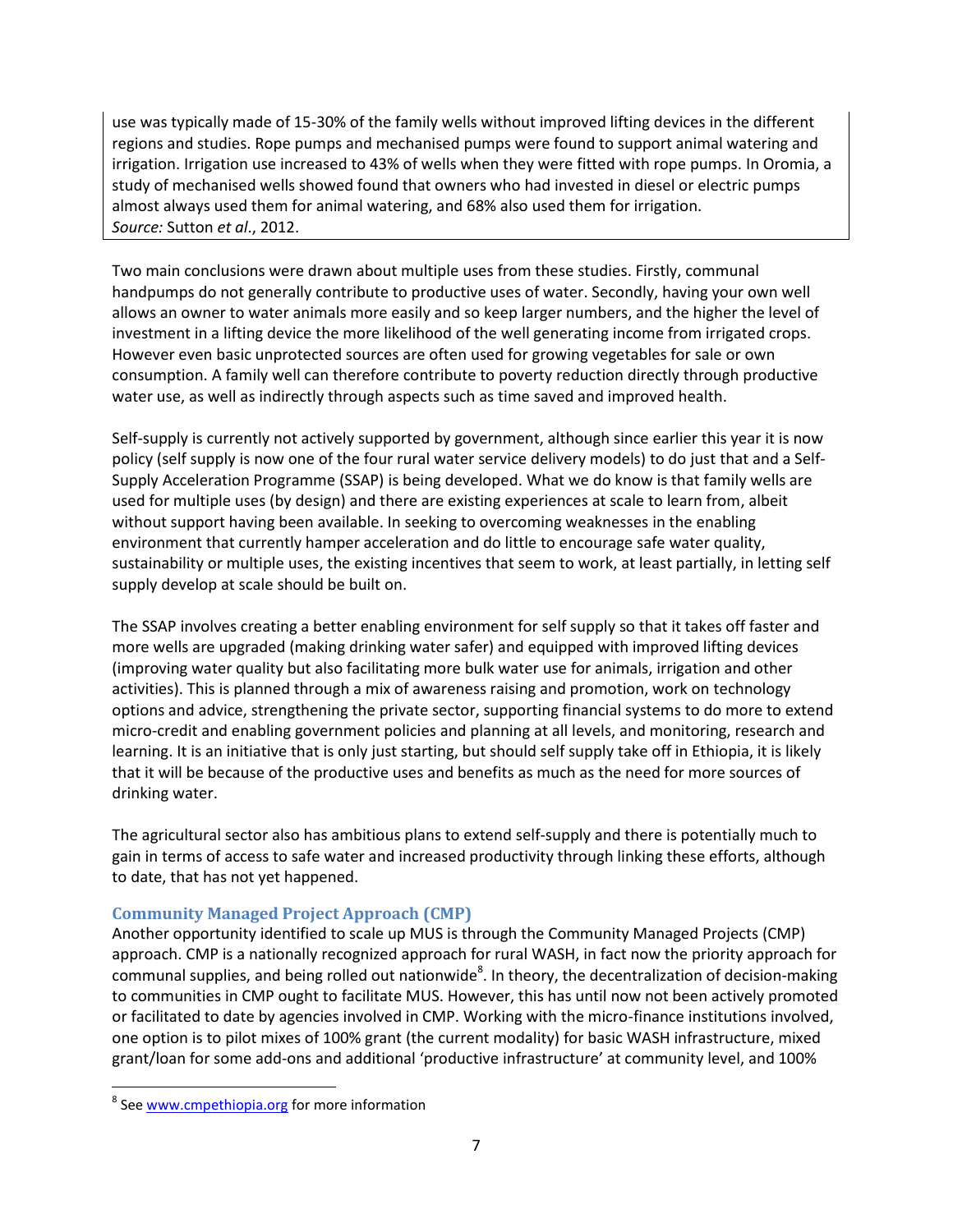loans for household level investments. A new UNICEF-implemented integrated project that mixes WASH, MUS and community-based nutrition (a project known as NUWI2), and which also uses the CMP approach, aims to now test MUS approaches at scale. It is probably the most substantial effort to implement MUS at scale through a 'domestic-plus' modality anywhere.

#### **Coordination requires investment**

Scaling up MUS in Ethiopia through self supply, CMP or other pathways is going to require learning within the sector, development of links to other sectors (especially agricultural and micro-finance) and an active programme of action research. But currently there is no learning network or community on MUS developing policy and practice in Ethiopia, learning from experiences in other countries and encouraging coordination across departments and institutions. MUS has not yet been comprehensively picked up by any of the sector platforms or networks. This would be timely given that there are several new MUS initiatives in the country and rising interest. Coordination and learning could improve within the Ethiopian water sector (especially between sectors like water, health, education and agriculture) and between levels (national, regional, woreda or district). A well run and well documented capacity building and learning platform or network on MUS could create synergies and maximize impacts. Activities might include workshops, training courses, a dedicated website, additional case study documentation to support ongoing initiatives and seed funding new initiatives. But that is a project for a far-sighted development partner interested to build links across sectors, in a context where investment is pushed towards new infrastructure development, and anything else risks being seen as a distraction or an unnecessary overhead. What will be critical over coming years is whether the government engages with MUS, including both water and agriculture and at federal and regional levels. Unless there are more champions within government, and more replicable models that are well documented and shared, it is hard to envisage rapid uptake.

## **Concluding thoughts**

This article started by linking rights to water and food, and we have seen that recognizing and unpacking the productive uses of domestic water through the Ethiopia case study is one important area where coordination or integration of activities through MUS could yield better results. Three key policy implications are identified.

#### **Effective cross-sectoral collaboration requires investment**

MUS hinges on cross-sectoral collaboration and the Ethiopia case illustrates that that is something NGOs find easiest given their limited scale, interest in participatory approaches and portfolios of interventions, but it is harder for the UNICEFs and more critically, government. Different approaches require different forms and degrees of collaboration. Self supply, which requires more minimal government support with hardware being funded by users, needs different forms of collaboration to communal improved water supply investments where finance and more aspects of planning need to integrated. In Ethiopia, the lack of champions for MUS in government and the limited available investment for action research and learning would suggest that upscaling of MUS, if it happens, might well be a slow journey.

#### **'Some for all' need not be interpreted as only focusing on basic domestic needs**

Unplanned MUS probably does not reach the poorest, and MUS raises equity concerns as a result. But the need is to look more at planned at deliberate multiple use systems to see how these perform. While there is no harm, and it's a necessity in fact, to make sure that everyone has their basic needs fulfilled, higher levels of service that facilitate productive uses need not mean that some people get less (in terms of quantity or quality). Less compared to what? Less compared to the situation before? Or less compared to what other people are getting? Perhaps water supply is not always a zero sum game in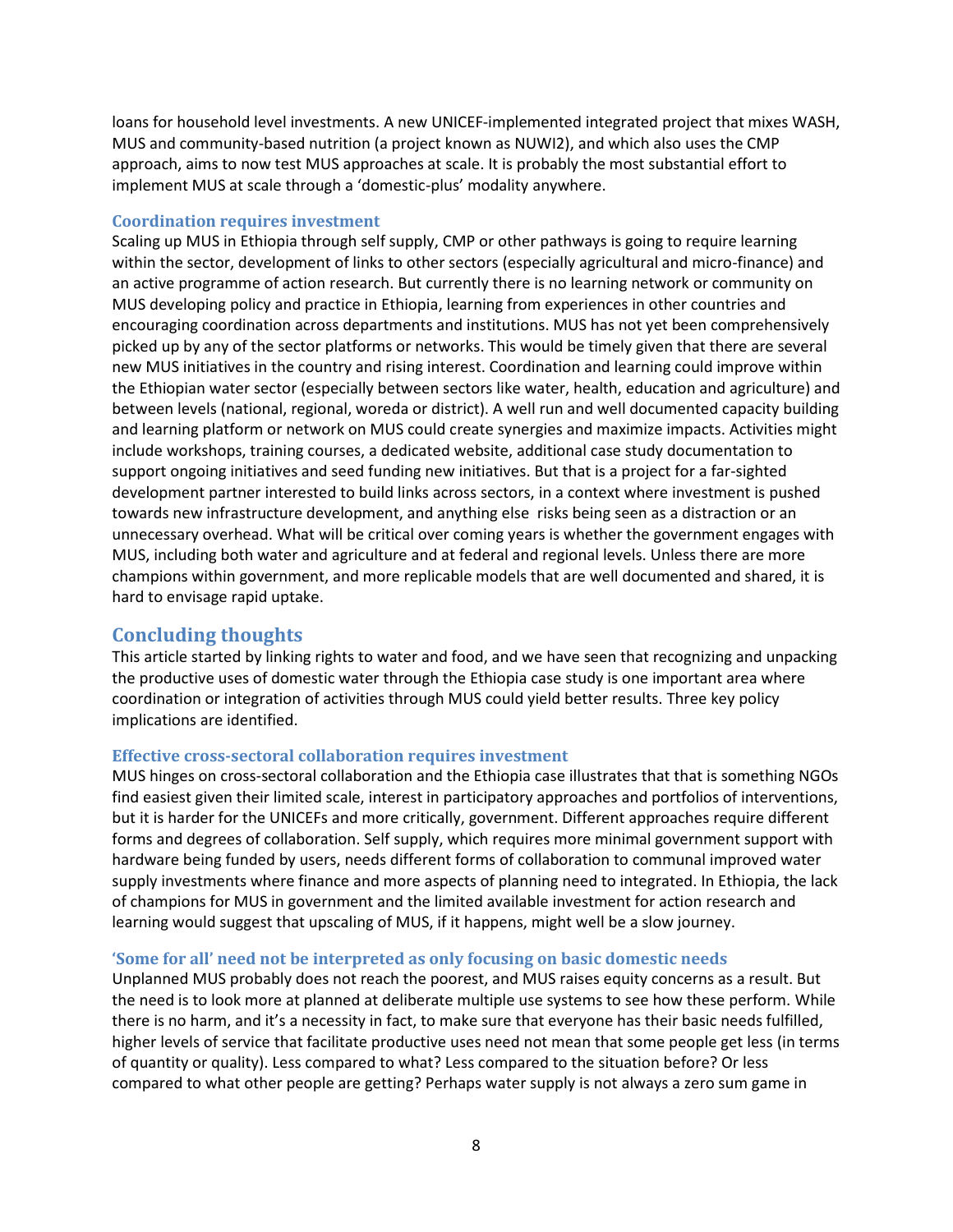terms of water or the funds available for investment? In fact 'some for all' might even depend on providing 'more for some'. If people that have higher water demands don't find these met in a planned way, they tend to try and access more water anyway, and that can have detrimental impacts on the less fortunate. And if well designed and planned, productive uses provide a potential source of income and cross-subsidy for the financing of water supply schemes. The sustainability of rural water supply systems is poor enough that this needs to be given some thought.

#### **MUS keeps some of the food supply local, and involves highly intensive and efficient productive activities**

Diets are changing as meat consumption grows and trade increasingly shifts food around the world to meet demand. While it is not going to help in the production of wheat or steaks, small-scale gardening and livestock keeping, does have a small and positive contribution to make. Because they are very smallscale, these productive activities tend to be very intensive and efficient. Gardens of a few square metres and small numbers of poultry, small stock or a cow or two at household level tend to be carefully looked after and productivity very high (per unit area or litre of water, although not necessarily in total for the household). The products produced tend to be nutritious: some green vegetables, a few tomatoes, eggs or milk. What MUS does do then in contributing to food security is well worth having as we all need to do more with less water. And, the food produced is more likely to be locally consumed or sold nearby to neighbours helping to keep down the food miles.

#### **References**

- Adank, M., van Koppen, B. and Smits, S., 2012. *Guidelines for Planning and Providing Multiple: Use Water Services*. IRC International Water and Sanitation Centre and International Water Management Institute [online] Available a[t www.musgroup.net/page/1447](http://www.musgroup.net/page/1447)
- Adank, M., Butterworth, J., Sutton, S. and Abebe, Z. 2012. Innovative approaches for extending access to water services: the potential of multiple-use water services (MUS) and self-supply. In *Achieving Water Security: Lessons from research in the water supply, sanitation and hygiene sector in Ethiopia* (Eds) R. Calow and E. Ludi. Panos, London.
- Bakker M., Barker R., Meinzen-Dick R., Konradsen F., editors (1999). *Multiple Uses of Water in Irrigated Areas: a Case Study from Sri Lanka*. SWIM Paper 8. International Water Management Institute, Colombo, Sri Lanka.
- Butterworth, J., Moriarty, P., and van Koppen, B. (Eds). 2003. *Water, poverty and the productive uses of water at the household level.* Proceedings of an international symposium held in Johannesburg, South Africa, 21-23 January 2003. Delft, The Netherlands: IRC [online] Available at [www.musgroup.net](http://www.musgroup.net/)
- Butterworth, J., Keijzer, M., Smout, I. & Hagos, F. (Eds) 2008. *Multiple-Use Water Services*. Proceedings of an international symposium held in Addis Ababa, Ethiopia, 4-6 November 2008. Multiple Use Water Services (MUS) Group [online] Available at [www.musgroup.net](http://www.musgroup.net/)
- Butterworth, J., Visscher, J.T, Steenbergen, F.V, and Koppen, B.V. 2011. *Multiple Use Water Services in Ethiopia Scoping Study.* Report produced for the Rockefeller Foundation [online] Available at [www.musgroup.net](http://www.musgroup.net/)
- Faal, J., Nicol, A. & Tucker, J. 2009. *Multiple-use Water Services (MUS): Cost-effective water investments to reduce poverty and address all the MDGs*. RiPPLE briefing note [online] Available at <http://www.rippleethiopia.org/documents/info/20090824-briefing-paper-1>
- Hall, R., Davis, J., Marks, S., & Hope R. 2012a. *Productive use of domestic rural water systems: the Kenya Case.* Presentation to MUS Group Meeting January 19, 2012 [online] Available at [http://ralphphall.files.wordpress.com/2011/08/mus-group\\_kenya\\_2012-1-19.pdf](http://ralphphall.files.wordpress.com/2011/08/mus-group_kenya_2012-1-19.pdf)